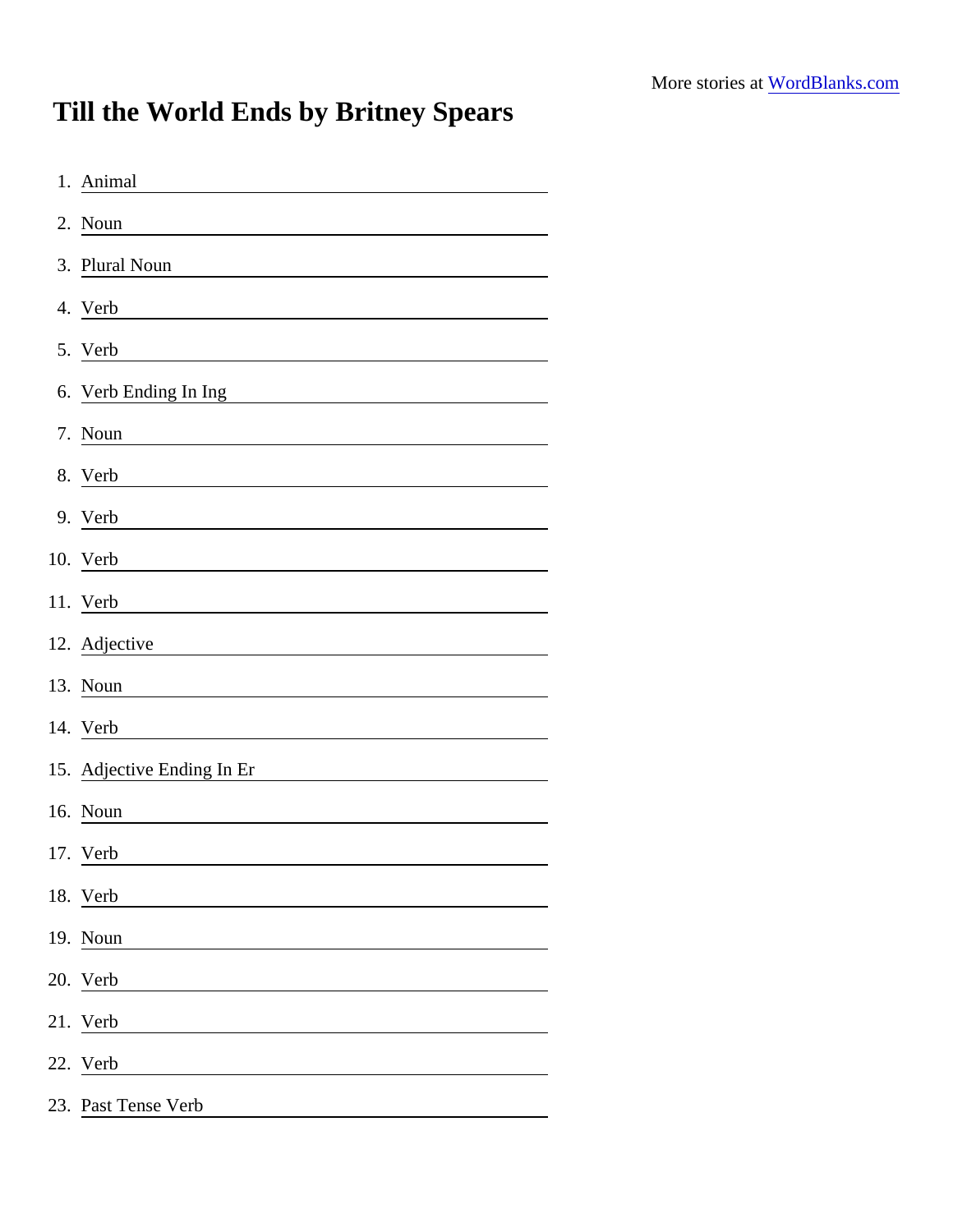| 24. Past Tense Verb        |
|----------------------------|
| 25. Verb                   |
| 26. Verb                   |
| 27. Noun                   |
| 28. Verb Ending In Ing     |
| 29. Verb                   |
| 30. Verb                   |
| 31. Verb                   |
| 32. Verb                   |
| 33. Adjective              |
| 34. Noun                   |
| 35. Verb Ending In Ing     |
| 36. Noun                   |
| 37. Verb                   |
| 38. Verb Ending In Ing     |
| 39. Verb Ending In Ing     |
| 40. Verb Ending In Ing     |
| 41. Verb                   |
| 42. Verb                   |
| 43. Adjective              |
| 44. Noun                   |
| 45. Adjective Ending In Er |
| 46. Noun                   |
| 47. Adjective              |
| 48. Noun                   |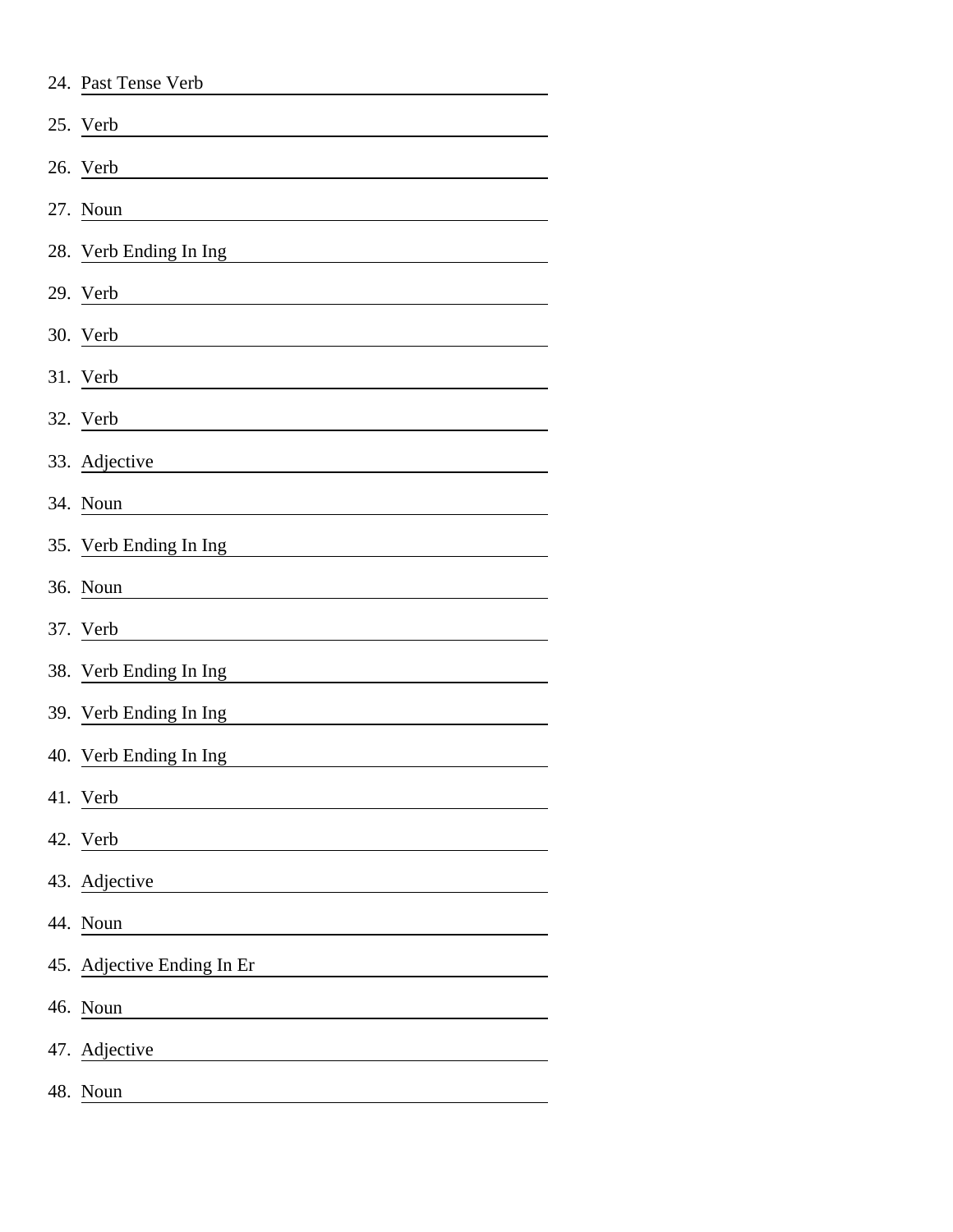| 49. Verb               |
|------------------------|
| 50. Noun               |
| 51. Verb               |
| 52. Verb               |
| 53. Verb               |
| 54. Past Tense Verb    |
| 55. Past Tense Verb    |
| 56. Verb               |
| 57. Verb               |
| 58. Noun               |
| 59. Verb Ending In Ing |
| 60. Verb               |
| 61. Noun               |
| 62. Verb Ending In Ing |
| 63. Verb Ending In Ing |
| 64. Noun               |
| 65. Verb               |
| 66. Verb               |
| 67. Verb Ending In Ing |
| 68. Noun               |
| 69. Verb Ending In Ing |
| 70. Noun               |
| 71. Verb Ending In Ing |
| 72. Noun               |
| 73. Verb               |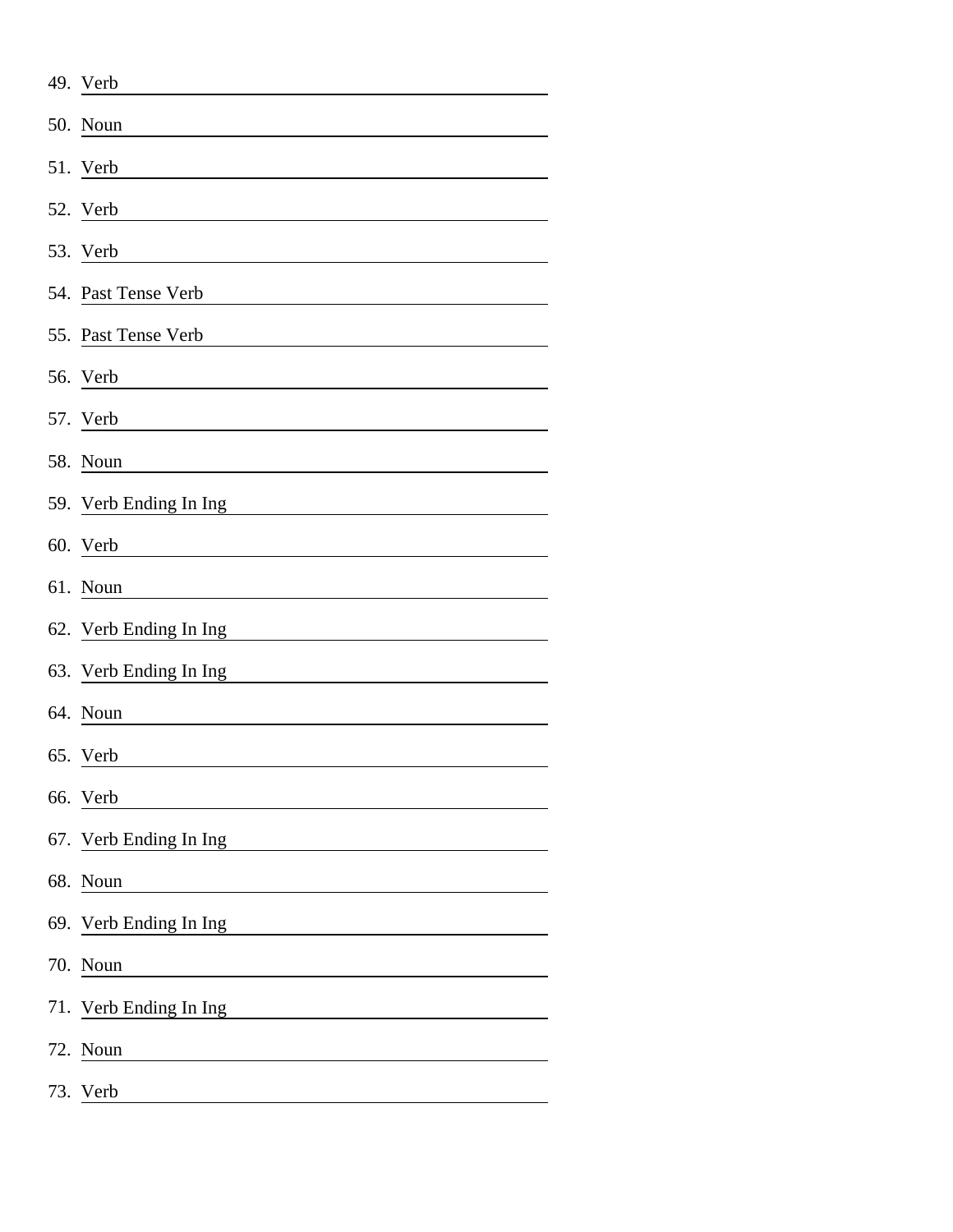| 74. Noun               |
|------------------------|
| 75. Verb Ending In Ing |
| 76. Verb Ending In Ing |
| 77. Noun               |
| 78. Verb               |
| 79. Verb               |
| 80. Verb Ending In Ing |
| 81. Noun               |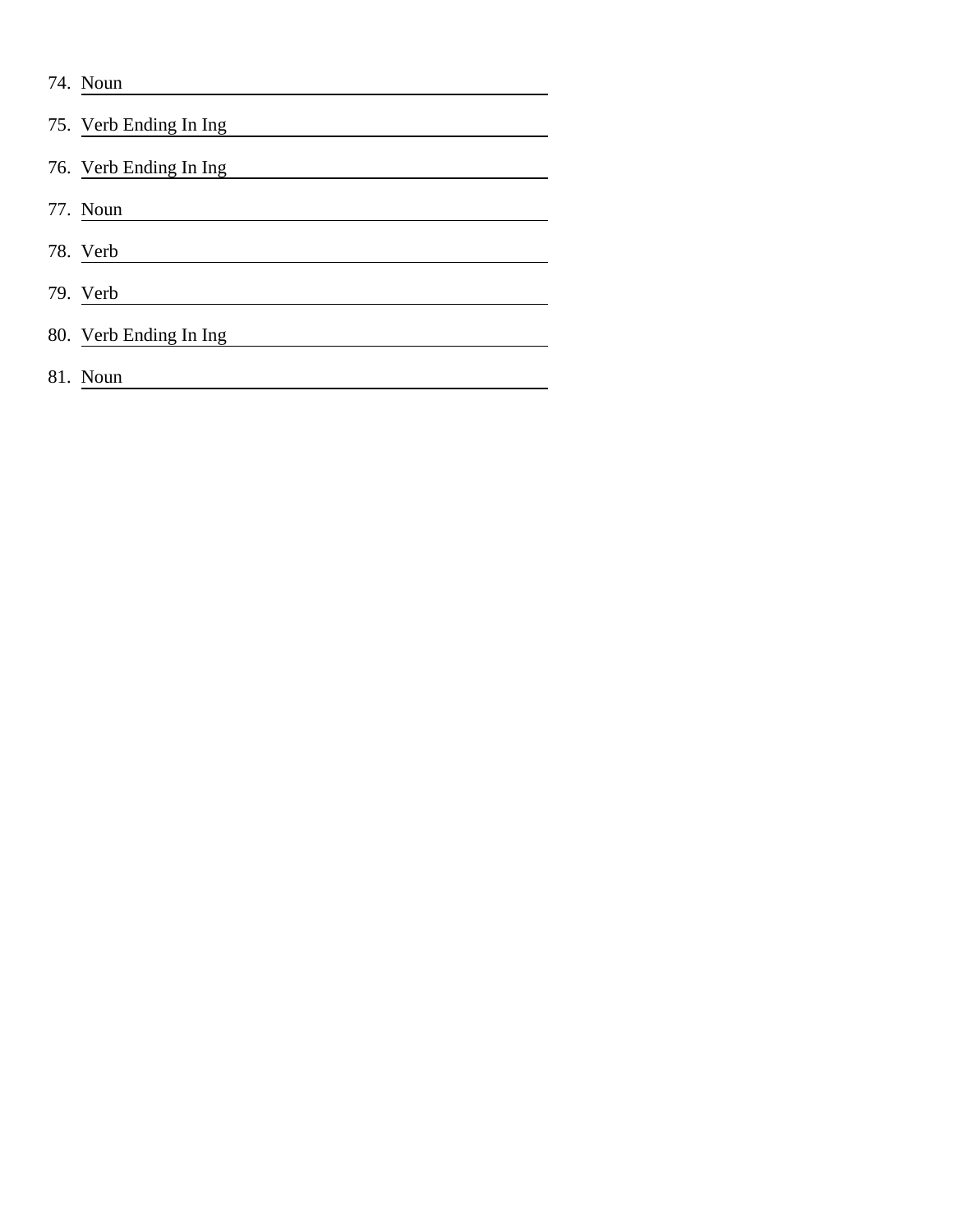## **Till the World Ends by Britney Spears**

|  | This Animal got your Noun tied in Plural noun I Verb              |  |  |  |
|--|-------------------------------------------------------------------|--|--|--|
|  | Verb <b>it out 'cause I'm</b> Verb ending in ing for Noun         |  |  |  |
|  | I verb that you got it                                            |  |  |  |
|  | You <b>Verb</b> that I want it                                    |  |  |  |
|  | You Verb that I can Verb it to the Adjective Noun baby            |  |  |  |
|  |                                                                   |  |  |  |
|  | Adjective ending in er <b>than the</b> Noun                       |  |  |  |
|  | <b>Baby</b> , <b>verb me verb your <u>Noun <b>tonight</b></u></b> |  |  |  |
|  |                                                                   |  |  |  |
|  |                                                                   |  |  |  |

I can't verb it, verb it, verb no more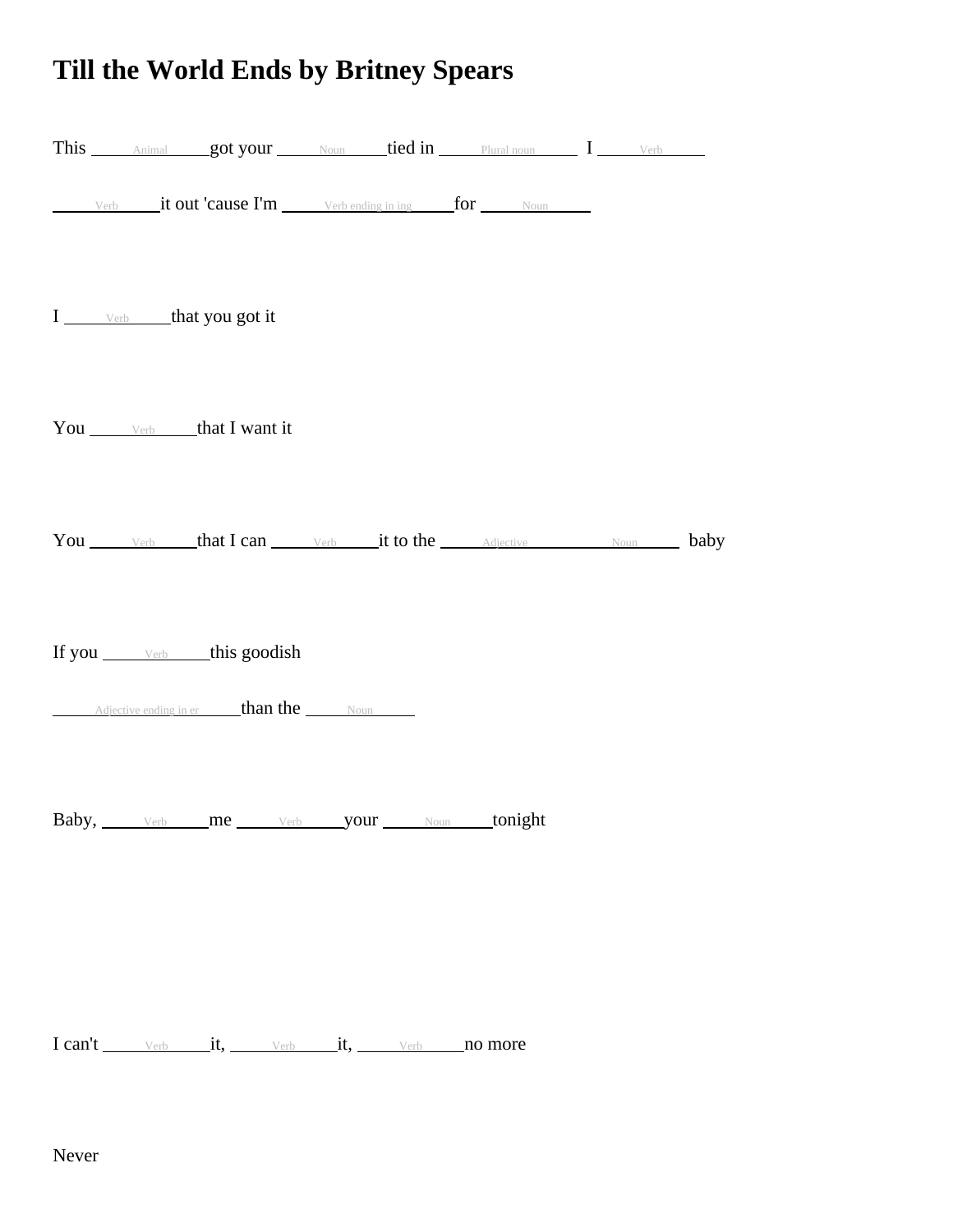Past tense verb like, Past tense verb like this before

Come on  $\frac{\vee_{\text{erb}}}{\vee_{\text{erb}}}$  me,  $\frac{\vee_{\text{erb}}}{\vee_{\text{erb}}}$  me on the Noun

DJ, what you, what you verb ending in ing for?

Whoa-oh-oh-oh-oh-oh-ohh

Whoa-oh-oh-oh-oh-oh-ohh

Whoa-oh-oh-oh-oh-oh-ohh

Whoa-oh-oh-oh-oh-oh-ohh

Whoa-oh-oh-oh-oh-oh-ohh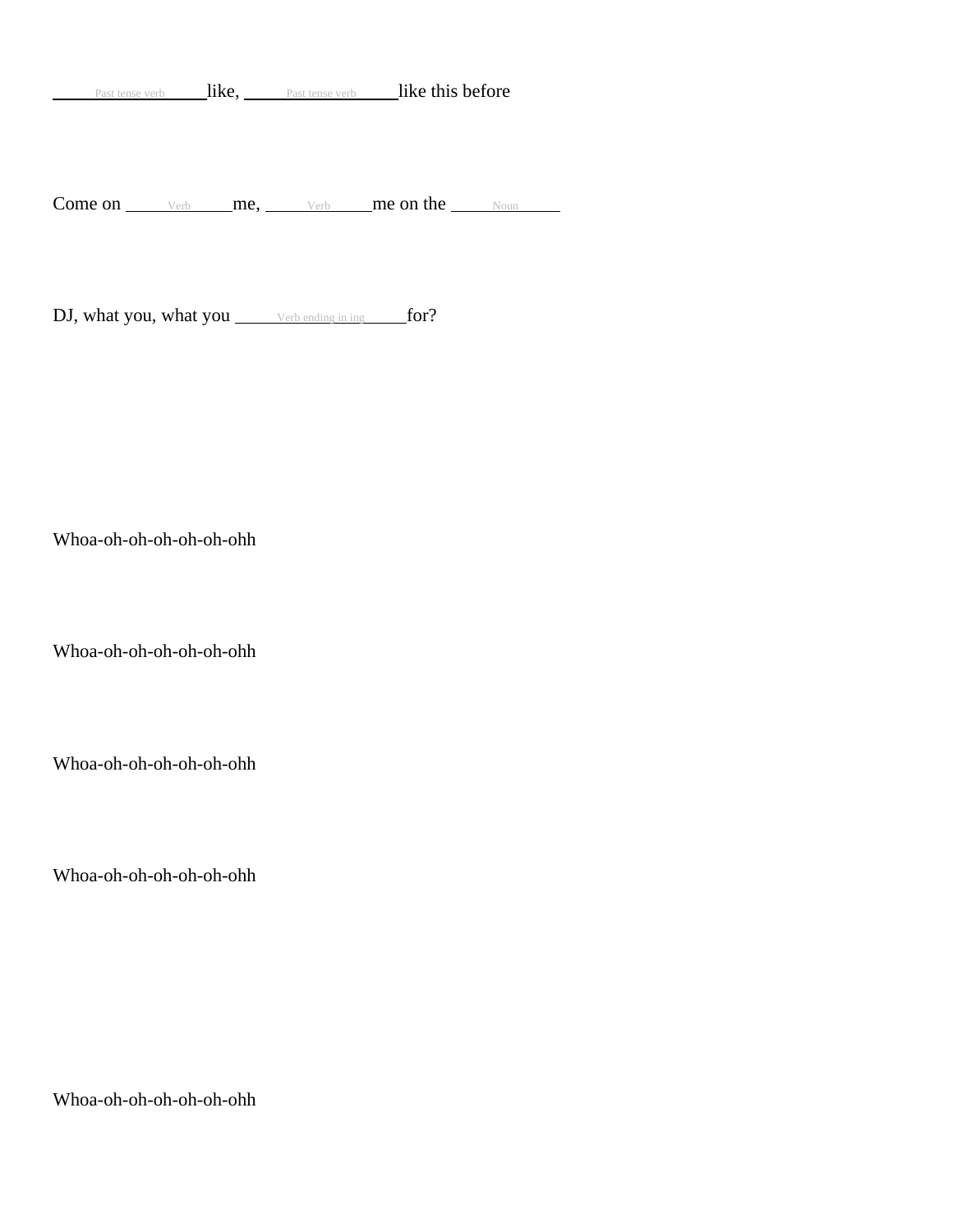| Whoa-oh-oh-oh-oh-oh-ohh                                                                                                |  |
|------------------------------------------------------------------------------------------------------------------------|--|
| Whoa-oh-oh-oh-oh-oh-ohh                                                                                                |  |
| Whoa-oh-oh-oh-oh-oh-ohh                                                                                                |  |
| Verb me Verb when I Verb when I Verb it Adjective                                                                      |  |
| Get you off with the Noun Verbending in ing in the Noun                                                                |  |
| You Verb what I'm Verb ending in ing                                                                                   |  |
|                                                                                                                        |  |
| You Verb that I can Verb it to the Adjective Noun baby<br>Adjective ending in er <b>than the</b> Noun<br>$\frac{1}{2}$ |  |
| Adjective one on my hit Noun                                                                                           |  |

Baby,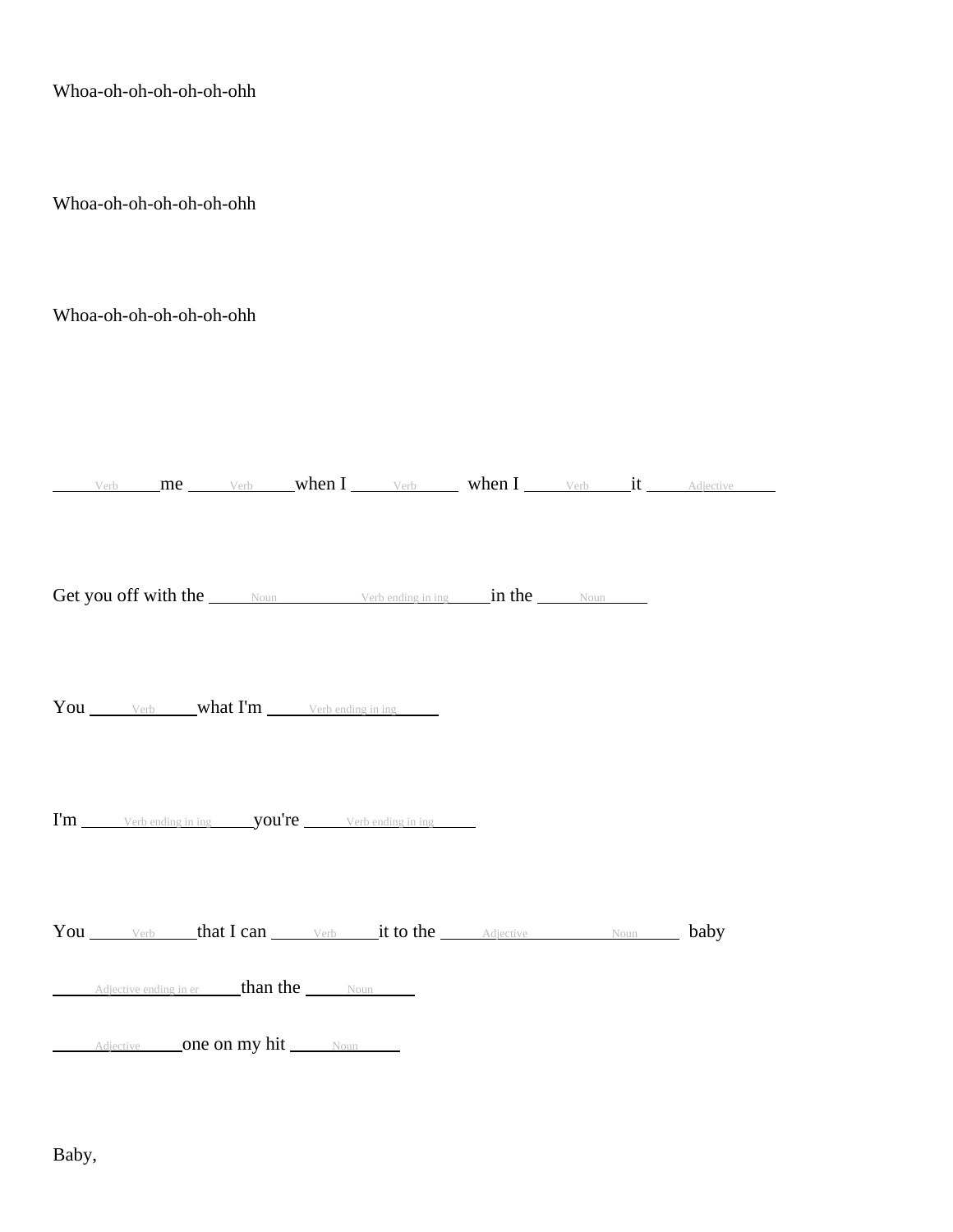let me verb your Noun tonight

I can't verb it, verb it, verb no more

Never Past tense verb like, Past tense verb like this before

Come on  $\frac{\vee_{\text{erb}}}{\vee_{\text{erb}}}$  me,  $\frac{\vee_{\text{erb}}}{\vee_{\text{erb}}}$  me on the  $\frac{\vee_{\text{sum}}}{\vee_{\text{sum}}}$ 

DJ, what you, what you verb ending in ing for?

Whoa-oh-oh-oh-oh-oh-ohh

Whoa-oh-oh-oh-oh-oh-ohh

Whoa-oh-oh-oh-oh-oh-ohh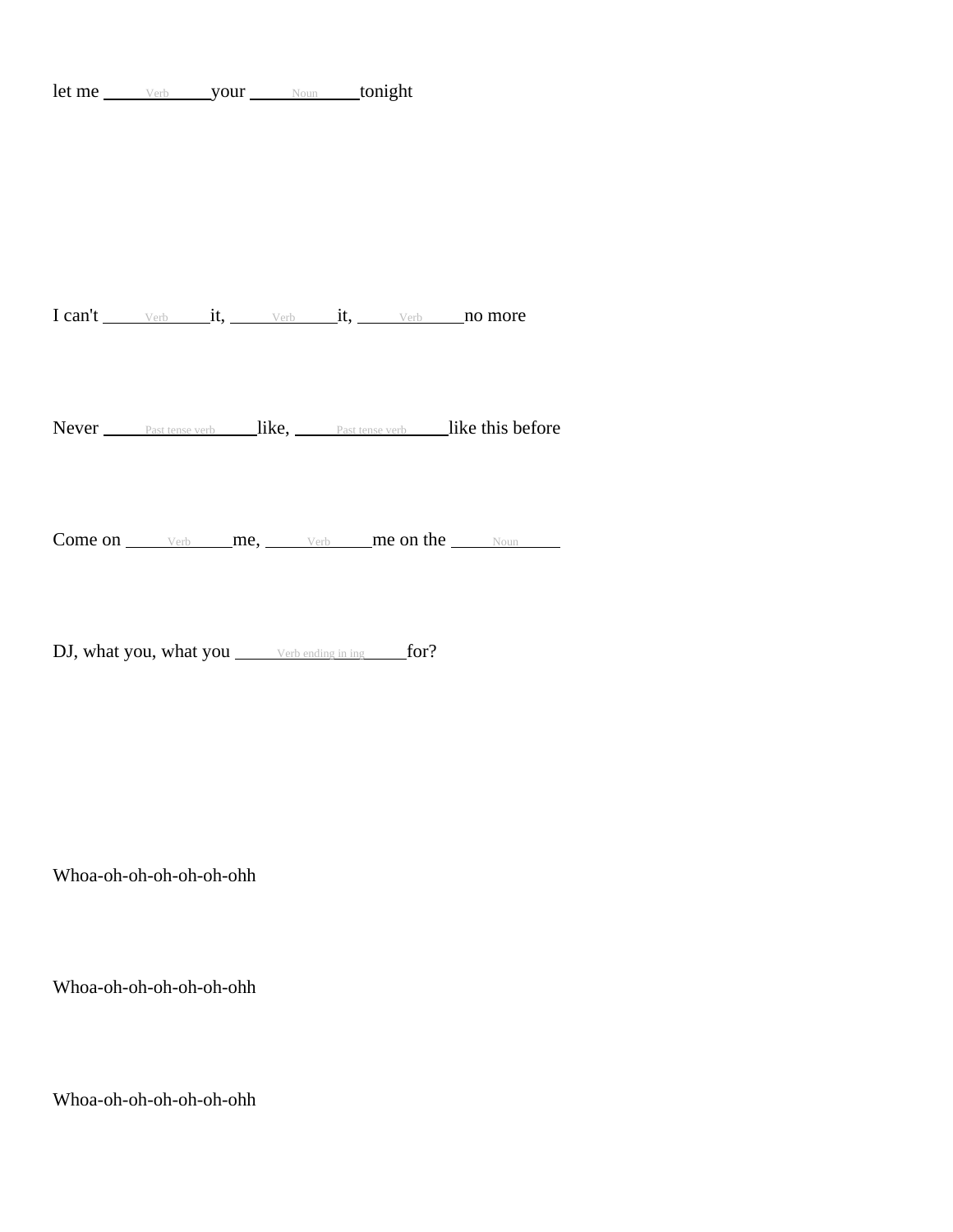Whoa-oh-oh-oh-oh-oh-ohh

Whoa-oh-oh-oh-oh-oh-ohh

Whoa-oh-oh-oh-oh-oh-ohh

Whoa-oh-oh-oh-oh-oh-ohh

Whoa-oh-oh-oh-oh-oh-ohh

 $V$ erb the Noun **we ain't** Verb ending in ing

Keep on Verb ending in ing till the Noun ends

If you  $V_{\text{erb}}$  it,  $V_{\text{erb}}$  it happen

Keep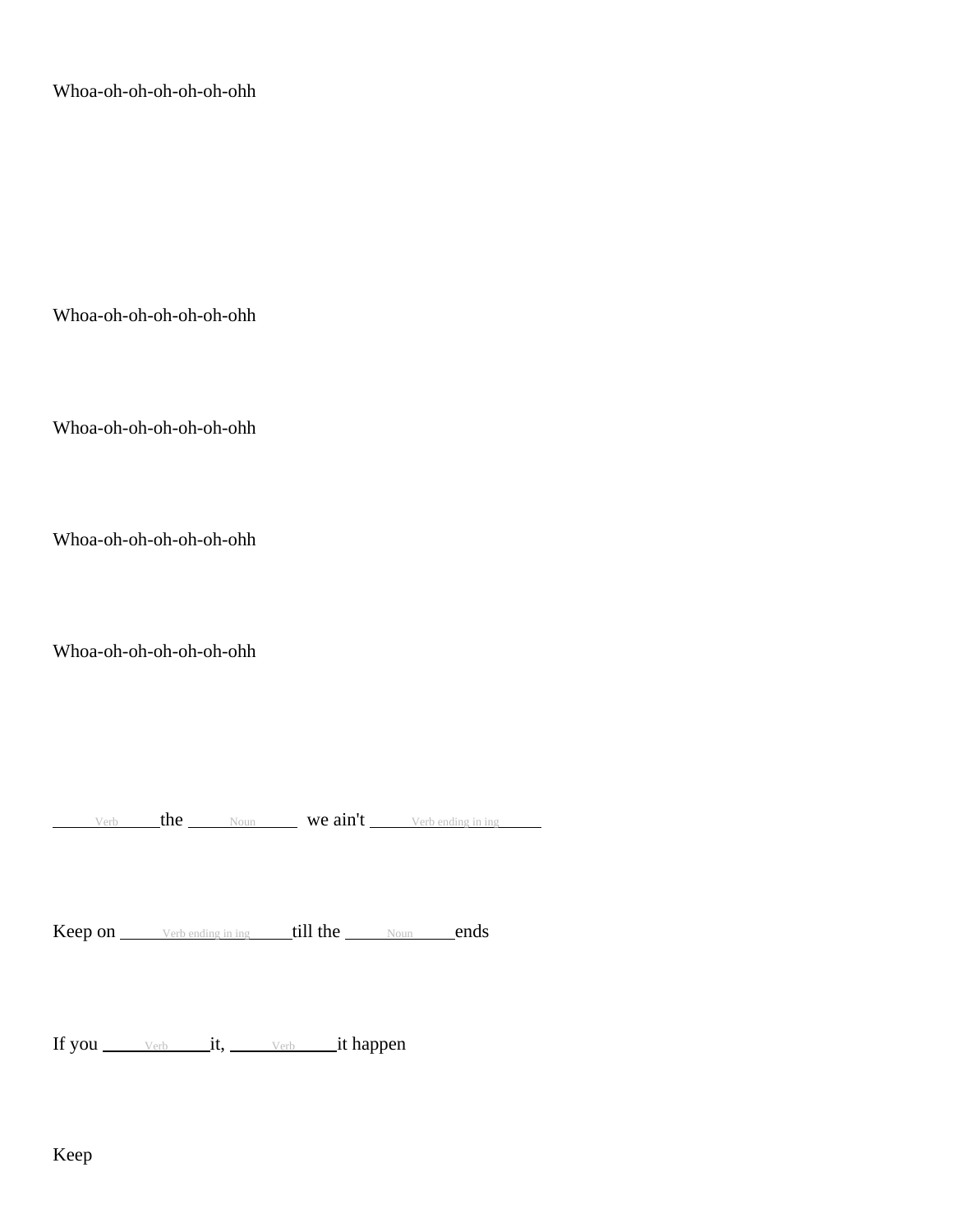on Verb ending in ing till the Noun ends

Keep on Verb ending in ing till the Noun ends

Keep on Verb ending in ing till the Noun ends

Whoa-oh-oh-oh-oh-oh-ohh

Whoa-oh-oh-oh-oh-oh-ohh

Whoa-oh-oh-oh-oh-oh-ohh

Whoa-oh-oh-oh-oh-oh-ohh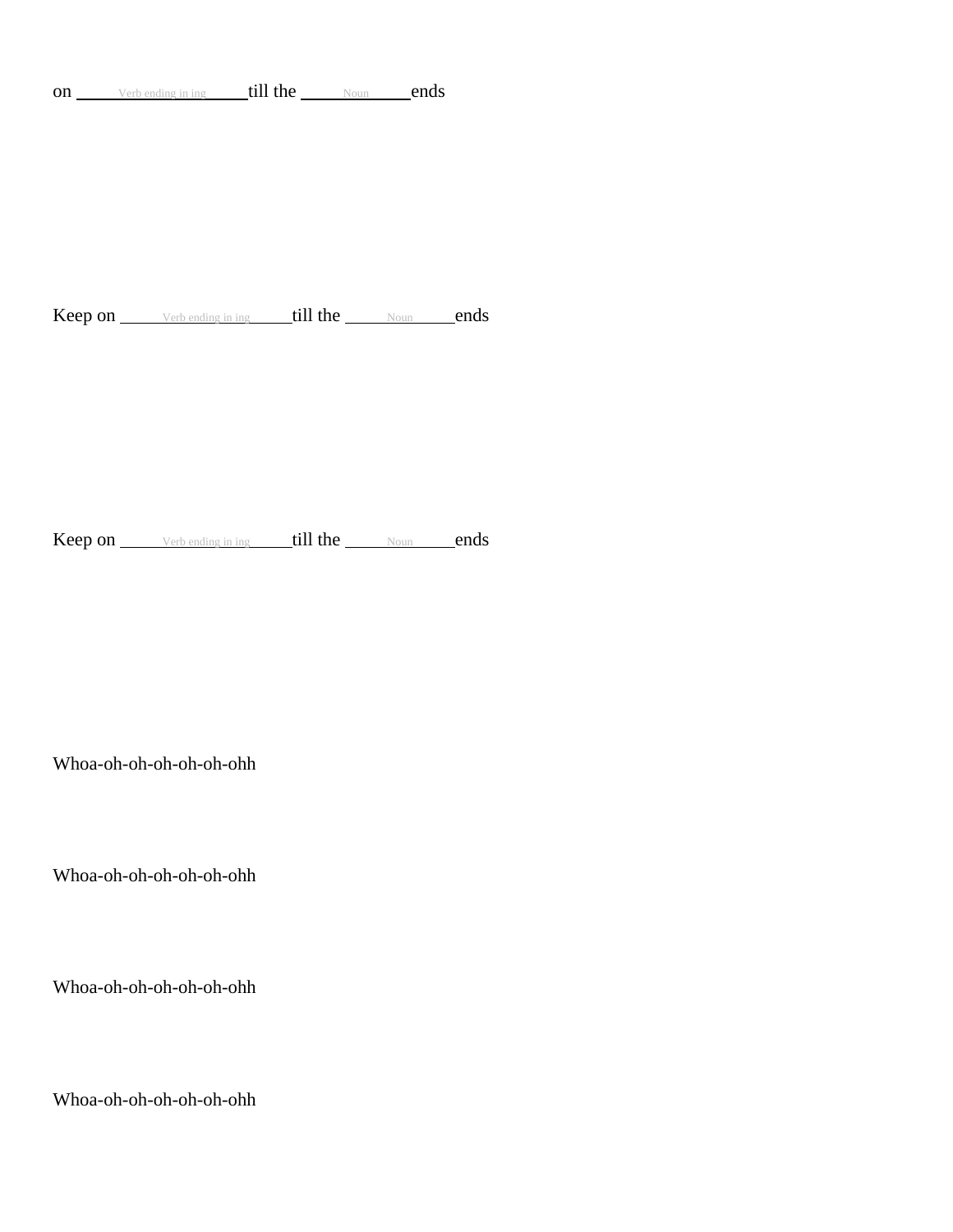Whoa-oh-oh-oh-oh-oh-ohh

Whoa-oh-oh-oh-oh-oh-ohh

Whoa-oh-oh-oh-oh-oh-ohh

Whoa-oh-oh-oh-oh-oh-ohh

Verb the Noun **we ain't** Verb ending in ing

Keep on Verb ending in ing till the Noun ends

If you verb it, verb it happen

Keep